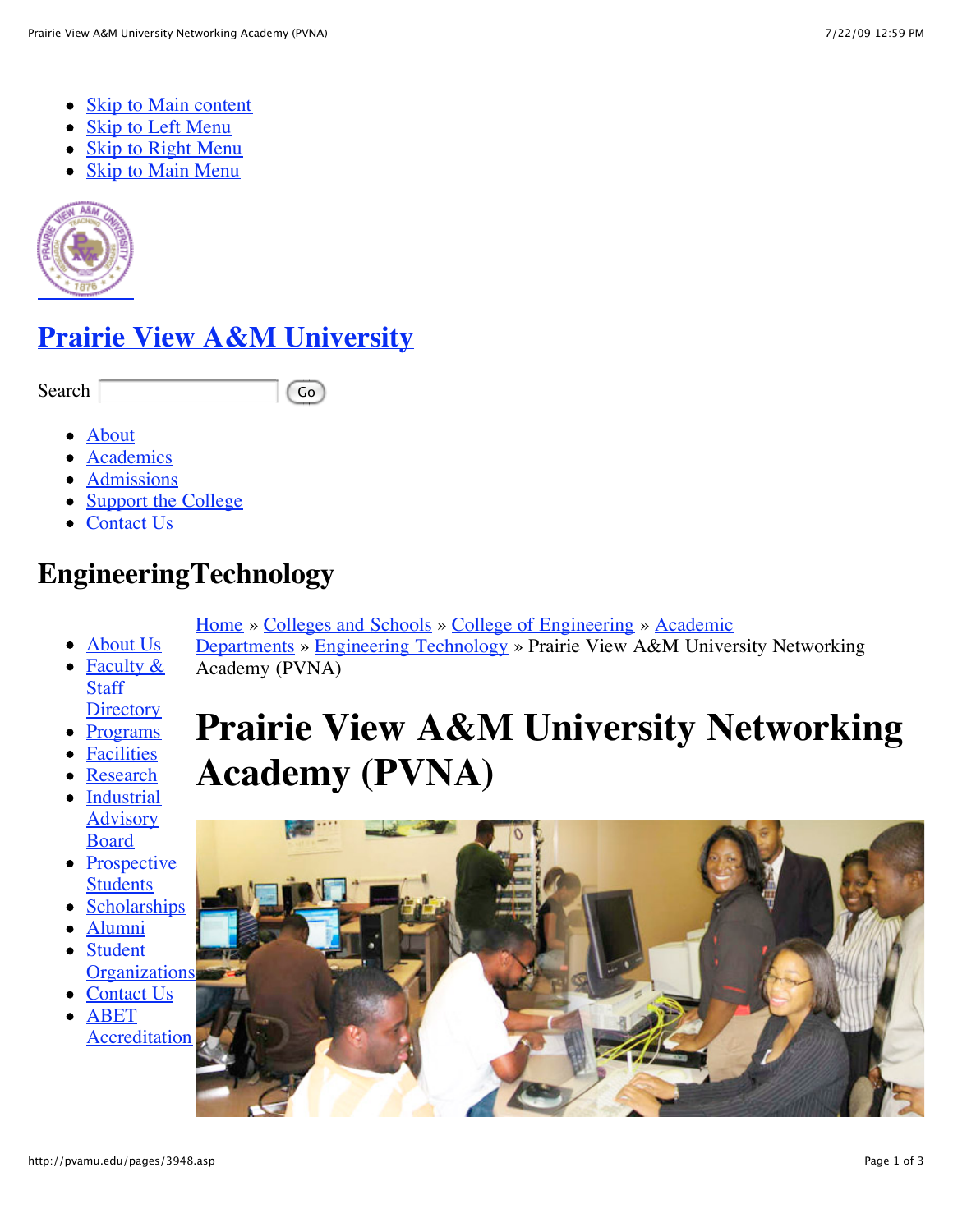#### PVNA Lab in S. R. Collins Engineering Technology Building

Telecommunications, computer networks, and the data computing industry are constantly changing. The current market is in demand of highly trained students with emphasis on information technology. PVNA is constantly emphasizing to teach and train the students in all areas of telecommunications, computer networks, and data computing. The students will gain a strong foundation and understanding of basic and advanced skills in these technologies for the real world applications, utilizing practical skills and leading edge technologies.

#### **PVNA has two Labs:**

**1.** Telecommunications and Networks Lab (S. R. Collins Building, Room 219):

The lab is covering all but not limited to the following:

- Cisco certification (CCNA) Preparation
- Voice over IP
- Switching and Routing Configurations
- Traffic management
- Satellite Communications
- Quality of Service and Security using Cisco and Juniper Technologies
- Networking Cabling
- Wireless LAN and wireless integration using Cisco and Juniper Technologies
- Broadband Testing
- All concept of Computer Networks and Telecommunication

**2.** Computing Lab (S. R. Collins Building, Room 220):

The lab is covering all but not limited to the following:

- Designing and building Cluster and Grid Technology Linux and Unix\
- arallel computing analysis
- Super high Speed Data Calculations
- Data Visualizations
- Disaster recovery strategies
- Data privacy and compliance
- Explore current trends in server virtualization and management tools that facilitate its implementation

**Contact: Dr. Sarhan M. Musa (Director)**